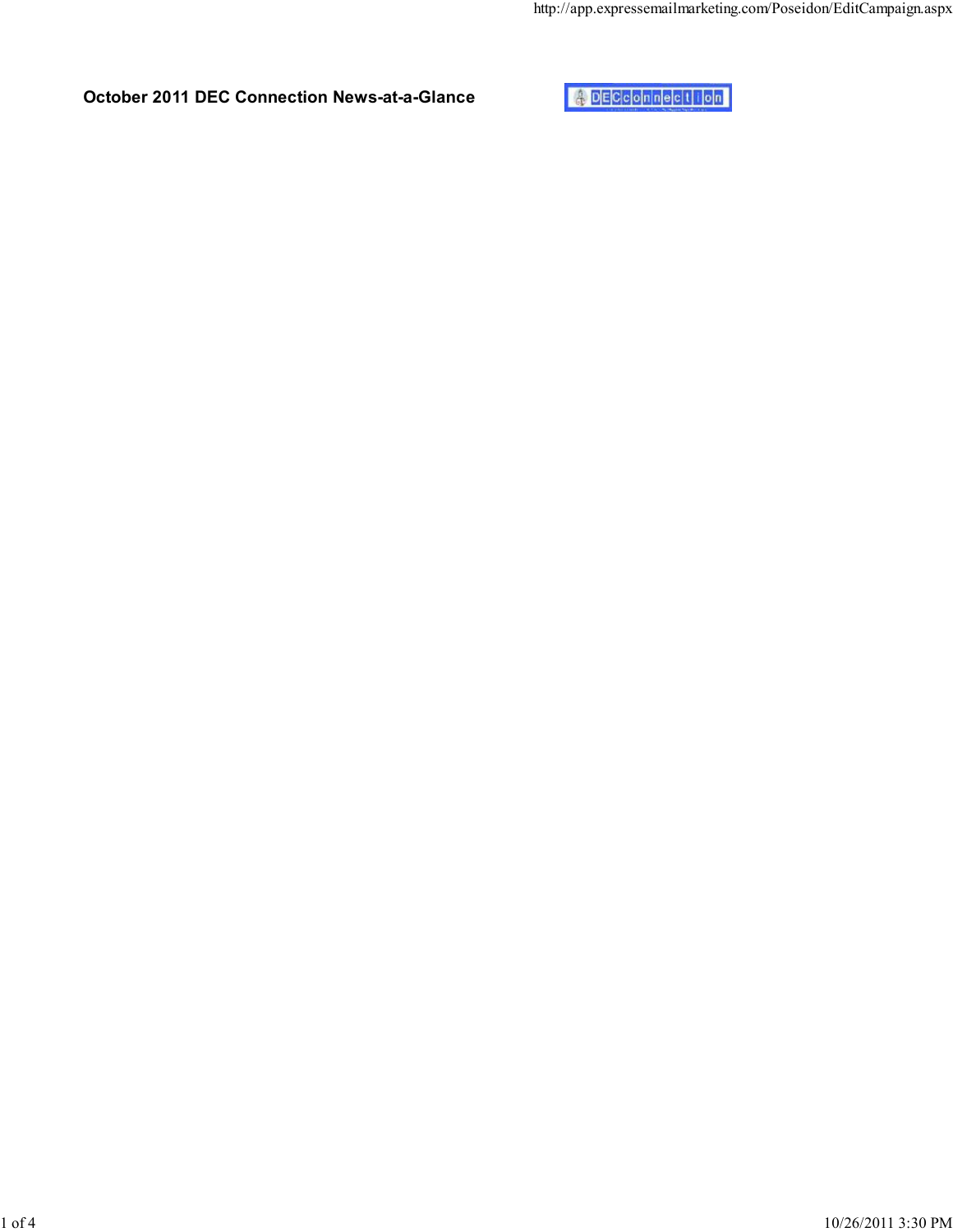Ken Olsen Tribute Day was a great success! The viewing of the PBS special, Digital\_Man/ Digital\_World, brought back wonderful memories for us all and many of us learned things about Ken that we hadn't realized. The Panel Discussion with film producer Don Boggs, Gordon College VP Dan Tymann, and Rod Sutherland was fascinating and instructive. We were very pleased that some of Ken's family members were in attendance as well. Following the Panel, we all enjoyed the social reception.

DEC Connection member Mikki Nikoloff wrote: -- it was a beautiful film about a man that was extraordinary in his gentleness and caring. A giant that knew how to let people feel empowered to do great things and get up every morning "wanting" to go to work because you MADE a difference. We need more of that leadership and less restrictions. - thank you!

Here is a link to the event wrap-up on our website, where you can see our photo galleries of the event, including the Maynard Historical Society and Gordon College display of Ken's memorabilia, and a 2-1/2 minute movie trailer of the film.

We have already been asked when the PBS Special will air on public TV. The answer is that it is still in negotiation, and we will be informed when that is determined, and of course let you all know through this newsletter.

We again thank our corporate sponsor, Legacy Financial Advisors for their support, and we thank our partners Clock Tower Place, the Town of Maynard, the Maynard Historical Society, Gordon College, and Covenant Productions for their collaboration.

**DEC Connection Member NewsBytes: send yours to** webmaster@decconnection.org .

- Jackie Kahle writes: Having spent 28 years at Digital/Compaq/HP (1975-2003) and after stints at a startup, ATG and Gartner, I am now a VP of Marketing at CA Technologies. Every single one of my jobs has been gotten through my network of DEC contacts! I'm still living in NH with actor-husband Michael Dell'Orto, daughter Sarah is in arts management in New York. I'm also the Vice-Chair of the NH State Council on the Arts. Happy to reconnect with more ex-Decies out there! jrtkahle@comcast.net
- $\bullet$ John "CIA" Potucek writes: Got out of Engineering in 2001. Middle School Math Teacher since then. Involved in NHTM and NCTM Math Groups at all levels, incl. National. Member of NH-Dept.of Education committees. potucek1@comcast.net
- Marcia Russell shared some exciting news from her pre-Digital years: Some former Itek colleagues and I are being honored this October 24 to be the guest of Goodrich Corporation in Danbury CT. My job prior to Digital was top secret; 3 months ago, the governmen t declassified the program. We former team members ar e being honored for our outstanding achievements 40 plus years ago. Remember that magnificent photo of Eart h rise as taken from the moon. That was the team that I belonged to at Itek Corporation. I was involved with all the Apollo missions from 1967 to 1973. We provided the optics for as all the lenses and cameras for the space ships, moon landings and satellites. [Editor: congratulate]